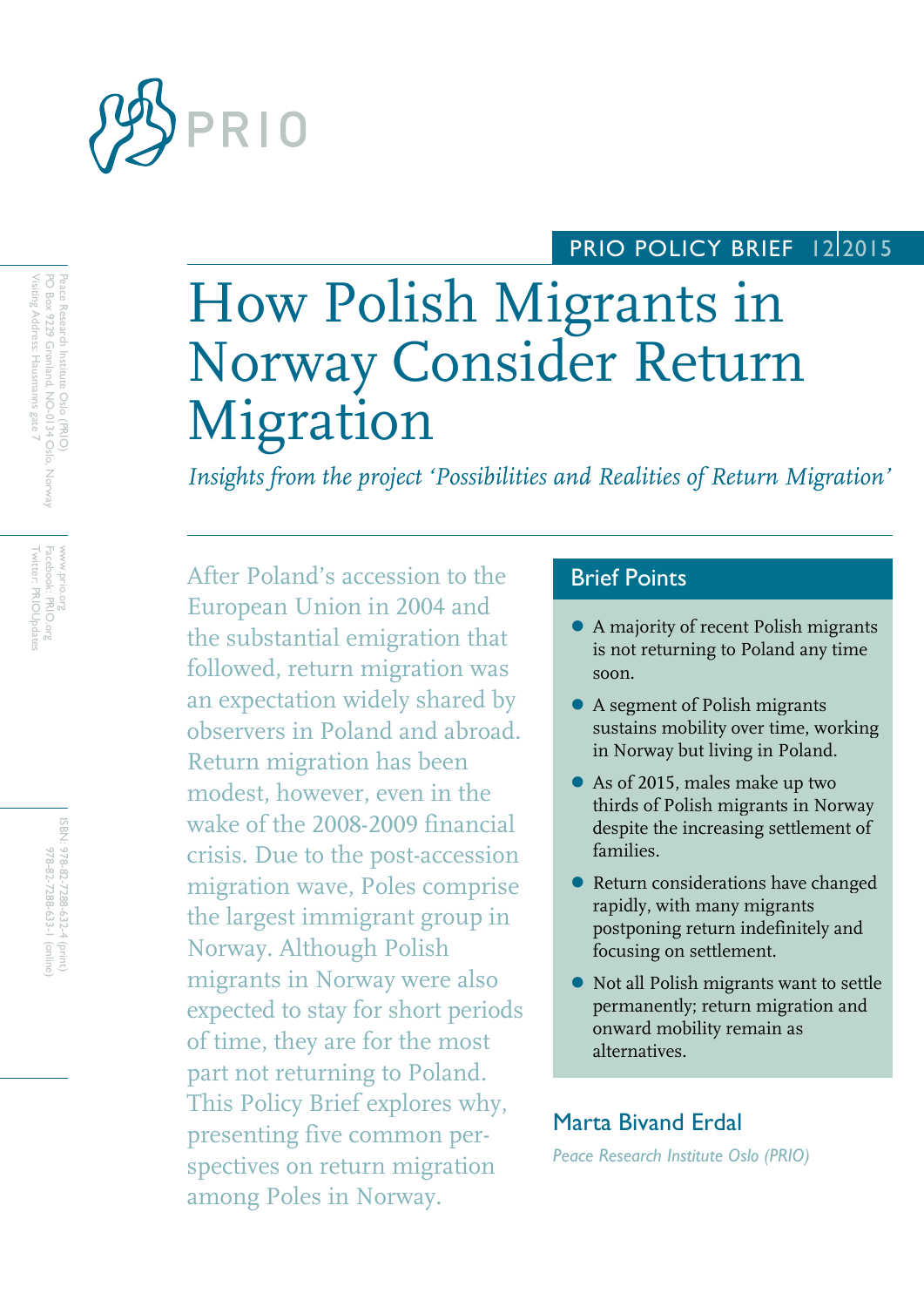#### **Recent Polish migration to Norway**

As of 2015, the number of Polish migrants living in Norway reached 99,000. The majority arrived in the years following Poland's accession to the European Union in 2004 and the subsequent opening up of free mobility with Norway in 2007. Substantial immigration from Poland has since continued and contributed to a rapidly growing immigrant population. About two thirds of Polish immigrants in Norway are men.

Polish post-accession migration was often borne from social networks, which provide would-be migrants with migration-enabling resources to draw on or foreign work offers circulated via the network. In many cases, migration has been less a response to unemployment, but rather to low salaries, poor working conditions and bleak career pro-



#### *Figure 1. Polish migration to Norway.*

Migration flow data refers to registered migration between Norway and Poland regardless of citizenship. Descendants are Norwegian-born children of immigrant parents. (Source: Statistics Norway.)

spects. Whilst the expectation following the substantial post-accession emigration was that many migrants would return to Poland, no mass movement has materialized. Today it is commonly acknowledged that the majority of Polish migrants is not going back any time soon. About 70 per cent% of those who arrived in Norway a decade ago remain.<sup>1</sup> 2However, a not insignificant proportion of Polish migrants in Norway and elsewhere in Europe engage in *transnational commuting.*<sup>3</sup> While that practice often eventually leads to settlement in a destination country, it sometimes results in return migration, onward migration or sustained transnational living.

This policy brief draws on analysis of semistructured interviews and focus groups with Polish migrants living in Norway. Interviewees comprised men and women, both with and without partners and children. To explore a variety of perspectives on return migration, people with diverse experiences were included: men working in the construction sector; women performing domestic work, usually cleaning; women and men working within their professions, having highly educated backgrounds and vocational training; and women and men with experiences of 'deskilling'. What follows are five perspectives on return migration that emerged from the analysis of migrants' considerations about the possibility of going back to Poland.

#### **Return perspective 1: Liquid migration**

All free mobility within the EU (and the European Economic Area) enables migrants to move in order to pursue work, with few restrictions on settling in another country. The free nature of intra-European mobility has led to these migration flows being described as 'liquid', following sociologist Zygmunt Bauman's descriptions of the present era as 'liquid modernity'.4 While the metaphor has its merits, migrants' narratives reveal nuances in how unplanned migration and uncertainty affects individuals and families.

Among male migrants who work on shortterm contracts in the construction sector, for example, there is the widely acknowledged concept of working abroad but still living at home in Poland. Comparing their circumstances to those of sailors, some migrants feel at ease with the idea of being away a lot. They

may celebrate their time at home with family while equally appreciating their working life in a male-dominated environment abroad. However, others were more ambiguous about the nature of their migration experiences.

For those migrants whose families did not unite with them in Norway, even after six to eight years of temporary work abroad, return perspectives often remained the same. Marek<sup>5</sup> described the plan for his stay in Norway as follows: 'Till the summer, till the end of the year, then I'll go back.' Overall, return migration was the only future plan, although it was not realizable at that point in time either because the migrant did not want to relocate the family or, often, because his wife rejected the idea. Some described their family economy as depending on a Norwegian income to uphold newly assumed living standards in Poland.

Some migrants whose families had not settled in Norway described their experience of openended, or liquid migration, as a resource. Many others, though, felt trapped in migration, with no option other than to continue living transnationally.

#### **Return perspective II: A settlement decision**

Many Polish migrants in Norway have decided to settle there. For some, most often in the case of families reuniting in Norway, this was a decision taken before emigration. The migration pattern frequently begins with a male, later followed by his partner and children relocating to Norway. Ania's case was typical. When asked to be interviewed, she said: 'You can interview me, if you like, but we're not going back.' From day one, her energies were invested in learning the local language and getting a job, and she described how her three children all started school immediately after arrival.

The settlement decision for many families followed a stepwise trajectory, beginning with temporary migration and arriving at family reunification. A more reluctant settlement decision was also acknowledged by some who had not yet invested in learning the language. These migrants were slowly realizing that life had shifted to Norway; key events, such as children entering school, had taken place and years passed since their emigration. Some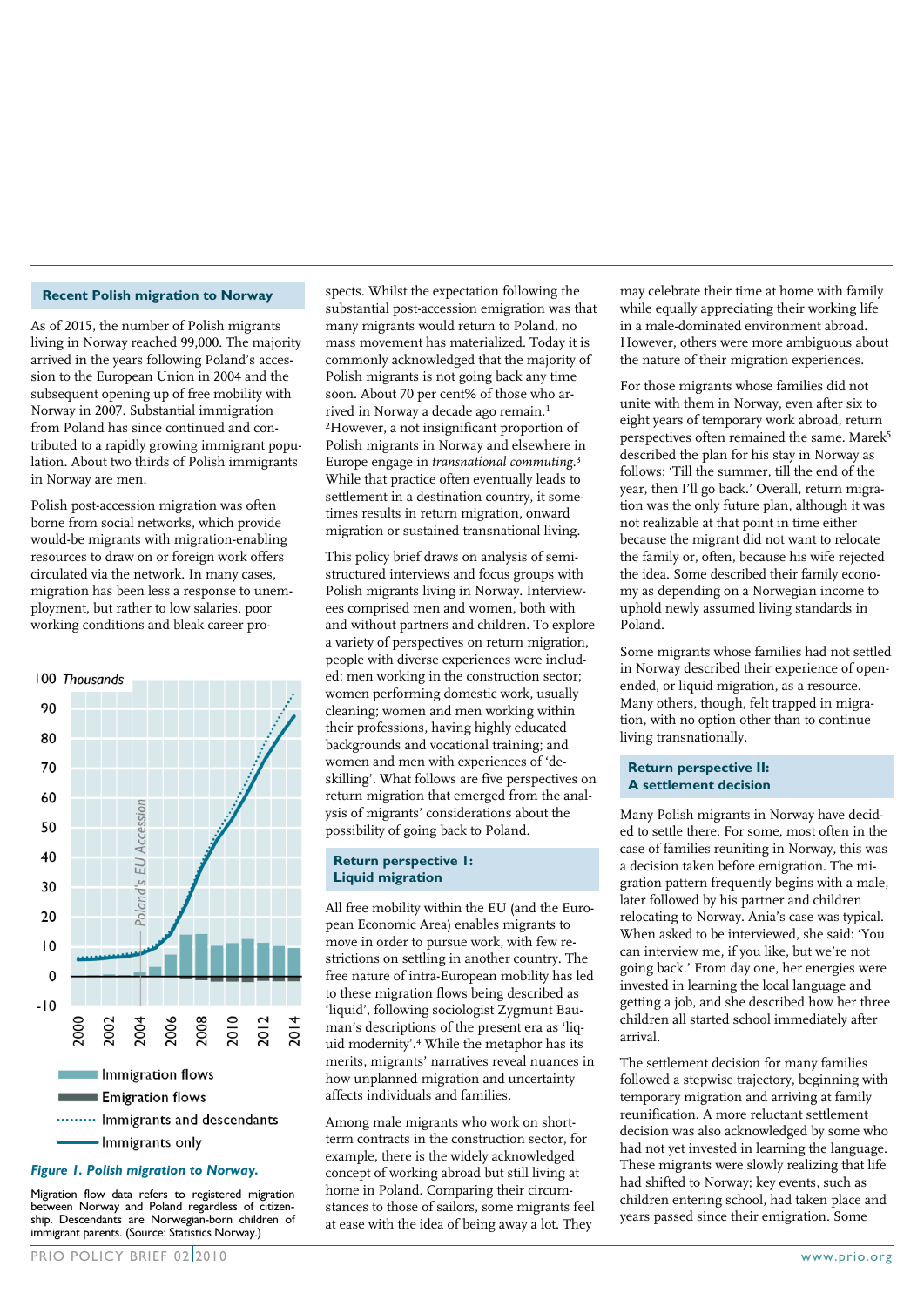

Metro in Warsaw (Giuseppe Milo, Flickr).

were challenged to find time and resources to learn the language, to seek more relevant employment and to adapt to a longer-term perspective on life in Norway.

There were others who decided to move together with their families. For them, the settlement decision was more gradual as they gained everyday life experiences in Norway.

In both scenarios, however, the priorities were learning the language and consciously investing in Norway in terms of securing housing and employment commensurate to one's training.

#### **Return perspective III: Trying out return or an adventure?**

Planning for, or considering the possibility of, return migration was something many migrants discussed with enthusiasm. But how realistic these plans were, as well as the temporal perspective on when return might happen, varied. Given the context of free mobility, the option of 'trying out' return migration for a while was also present. Migrants who had returned to Poland for a period rarely described these experiences as 'failed return', but they would emphasize, as an interviewee

named Adam put it, how 'it was a great experience…'

Adam and his family returned to Poland for nine months during his parental leave. Their narrative made it evident that they had been testing the waters for a permanent move, though they decided to go back to their jobs and lives in Norway. In retrospect, they cherished the time in Poland, emphasizing the stay's impact on their older children's linguistic and cultural connection to their country of origin. Whilst Adam and his family settled back in Norway and saw their time in Poland as an adventure, other families might have reached a different conclusion that would compel a decision to relocate permanently to Poland.

#### **Return perspective IV: The myth of return**

Within a very short time frame, many Polish migrants in Norway have changed their perspectives on return migration from being something imminent to long-term. The 'myth of return' – not letting go of the idea of one day going back – is common among migrants globally. Sustaining linguistic and cultural

identities is often closely tied to an ethnic or national affinity, as well as with more personal memories of the past. Together, they translate into dreams of return at some future time.

When asked about her changing perspectives on return, Magda said: '[We're in Norway] till we retire, then we'll go back…' She admitted that she had not expected to be saying this, having lived in Norway for just five years. But with children doing well in their schooling – one starting higher education and the other in vocational training – and her husband running a successful construction company, the family's life was anchored in Norway. Magda was working as a maid in a hotel, enthusiastic about her opportunities for encounters with people who were different from herself and happy she could learn Norwegian on the job.

Nevertheless, Magda, like so many others, was not letting go of the idea of returning to Poland. The time frame had changed quite dramatically, but the notion of not returning was not one she wanted to contemplate. However, she did reflect on the prospect that her life might become rooted in Norway for good should any grandchildren be born there. Then she would travel back and forth, splitting her life between Poland and Norway, she said. Magda's return considerations – notably emphasizing return and, in so doing, upholding the myth – echo those of many Polish migrants in Norway and globally.

## **Return perspective V: Actually going back**

Data quality on both emigration and return migration is severely destabilized by the free intra-European mobility regime and the circular and temporary nature of segments of Polish migration.6 Considering the volumes of emigration from Poland, return migration is nevertheless acknowledged as an existent albeit small-scale phenomenon. The Polish government seeks to engage with migrants abroad. In recent years, its policies have evolved from focusing primarily on return migration towards a more comprehensive agenda that acknowledges the longer-term nature of post-accession emigration.

Among Polish migrants who have settled in Norway with a longer-term perspective in mind, relatively few return. Among research participants in Norway and their networks,